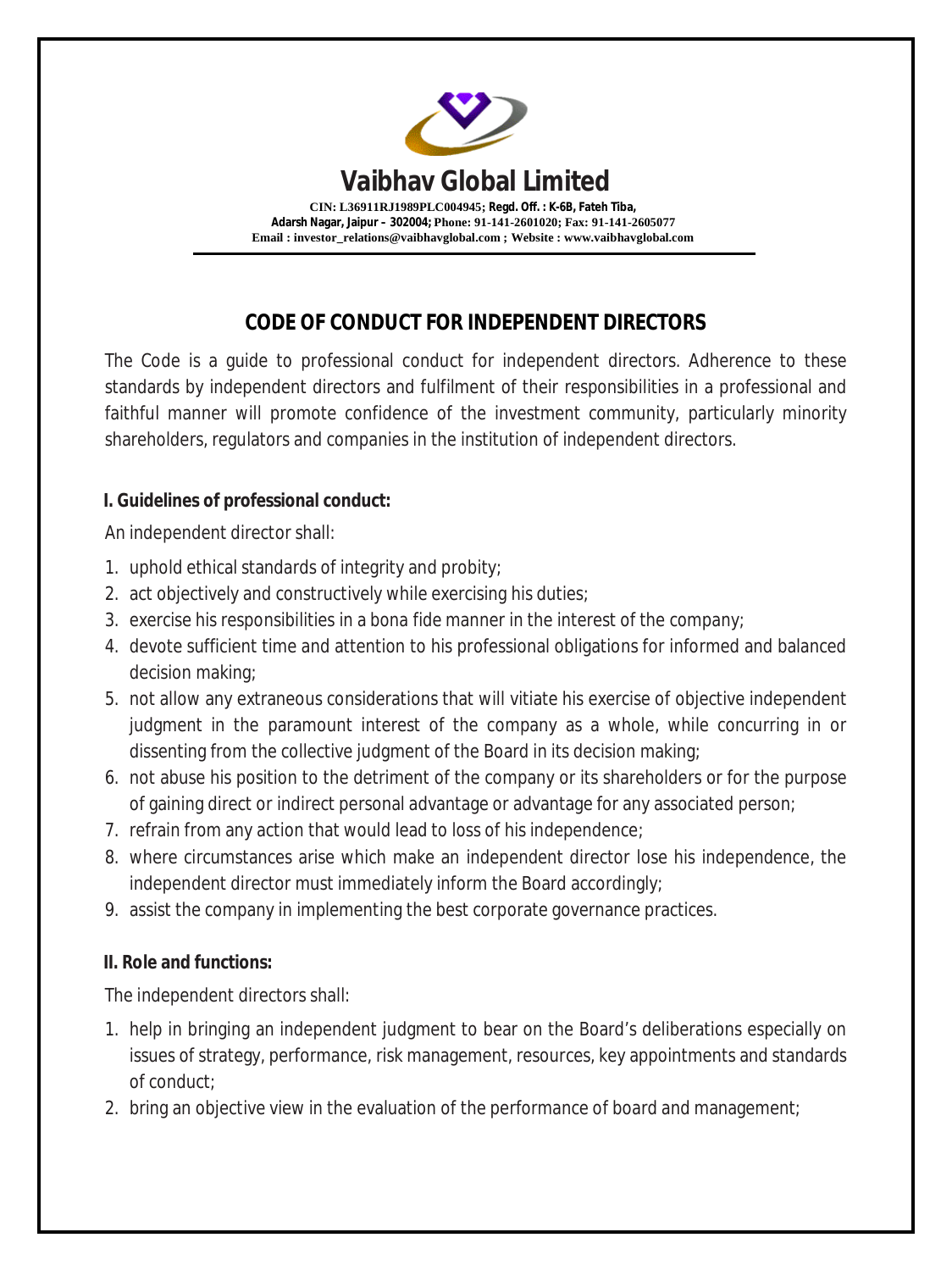- 3. scrutinize the performance of management in meeting agreed goals and objectives and monitor the reporting of performance;
- 4. satisfy themselves on the integrity of financial information and that financial controls and the systems of risk management are robust and defensible;
- 5. safeguard the interests of all stakeholders, particularly the minority shareholders;
- 6. balance the conflicting interest of the stakeholders;
- 7. determine appropriate levels of remuneration of executive directors, key managerial personnel and senior management and have a prime role in appointing and where necessary recommend removal of executive directors, key managerial personnel and senior management; (8) moderate and arbitrate in the interest of the company as a whole, in situations of conflict between management and shareholder's interest.

## **III. Duties:**

The independent directors shall—

- 1. undertake appropriate induction and regularly update and refresh their skills, knowledge and familiarity with the company;
- 2. seek appropriate clarification or amplification of information and, where necessary, take and follow appropriate professional advice and opinion of outside experts at the expense of the company;
- 3. strive to attend all meetings of the Board of Directors and of the Board committees of which he is a member;
- 4. participate constructively and actively in the committees of the Board in which they are chairpersons or members;
- 5. strive to attend the general meetings of the company;
- 6. where they have concerns about the running of the company or a proposed action, ensure that these are addressed by the Board and, to the extent that they are not resolved, insist that their concerns are recorded in the minutes of the Board meeting;
- 7. keep themselves well informed about the company and the external environment in which it operates;
- 8. not to unfairly obstruct the functioning of an otherwise proper Board or committee of the Board;
- 9. pay sufficient attention and ensure that adequate deliberations are held before approving related party transactions and assure themselves that the same are in the interest of the company;
- 10. ascertain and ensure that the company has an adequate and functional vigil mechanism and to ensure that the interests of a person who uses such mechanism are not prejudicially affected on account of such use;
- 11. report concerns about unethical behavior, actual or suspected fraud or violation of the company's code of conduct or ethics policy;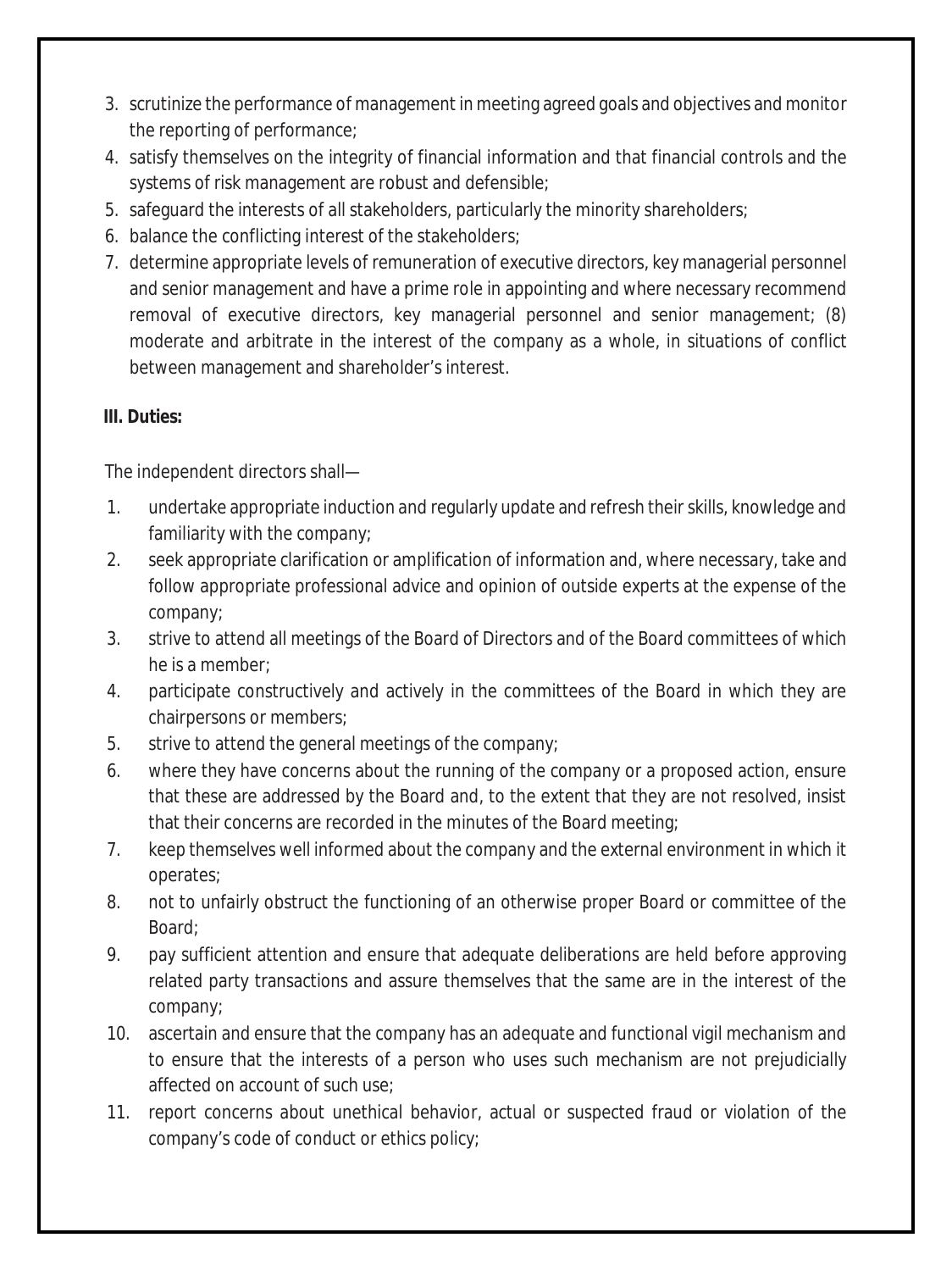- 12. acting within their authority, assist in protecting the legitimate interests of the company, shareholders and its employees;
- 13. not disclose confidential information, including commercial secrets, technologies, advertising and sales promotion plans, unpublished price sensitive information, unless such disclosure is expressly approved by the Board or required by law.

#### **IV. Manner of appointment:**

- 1. Appointment process of independent directors shall be independent of the company management; while selecting independent directors the Board shall ensure that there is appropriate balance of skills, experience and knowledge in the Board so as to enable the Board to discharge its functions and duties effectively.
- 2. The appointment of independent director(s) of the company shall be approved at the meeting of the shareholders.
- 3. The explanatory statement attached to the notice of the meeting for approving the appointment of independent director shall include a statement that in the opinion of the Board, the independent director proposed to be appointed fulfils the conditions specified in the Act and the rules made thereunder and that the proposed director is independent of the management.
- 4. The appointment of independent directors shall be formalized through a letter of appointment, which shall set out :
- (a) the term of appointment;
- (b) the expectation of the Board from the appointed director; the Board-level committee(s) in which the director is expected to serve and its tasks;
- (c) the fiduciary duties that come with such an appointment along with accompanying liabilities;
- (d) provision for Directors and Officers (D and O) insurance, if any;
- (e) the Code of Business Ethics that the company expects its directors and employees to follow;
- (f) the list of actions that a director should not do while functioning as such in the company; and
- (g) the remuneration, mentioning periodic fees, reimbursement of expenses for participation in the Boards and other meetings and profit related commission, if any.
- 5. The terms and conditions of appointment of independent directors shall be open for inspection at the registered office of the company by any member during normal business hours.
- 6. The terms and conditions of appointment of independent directors shall also be posted on the company's website.